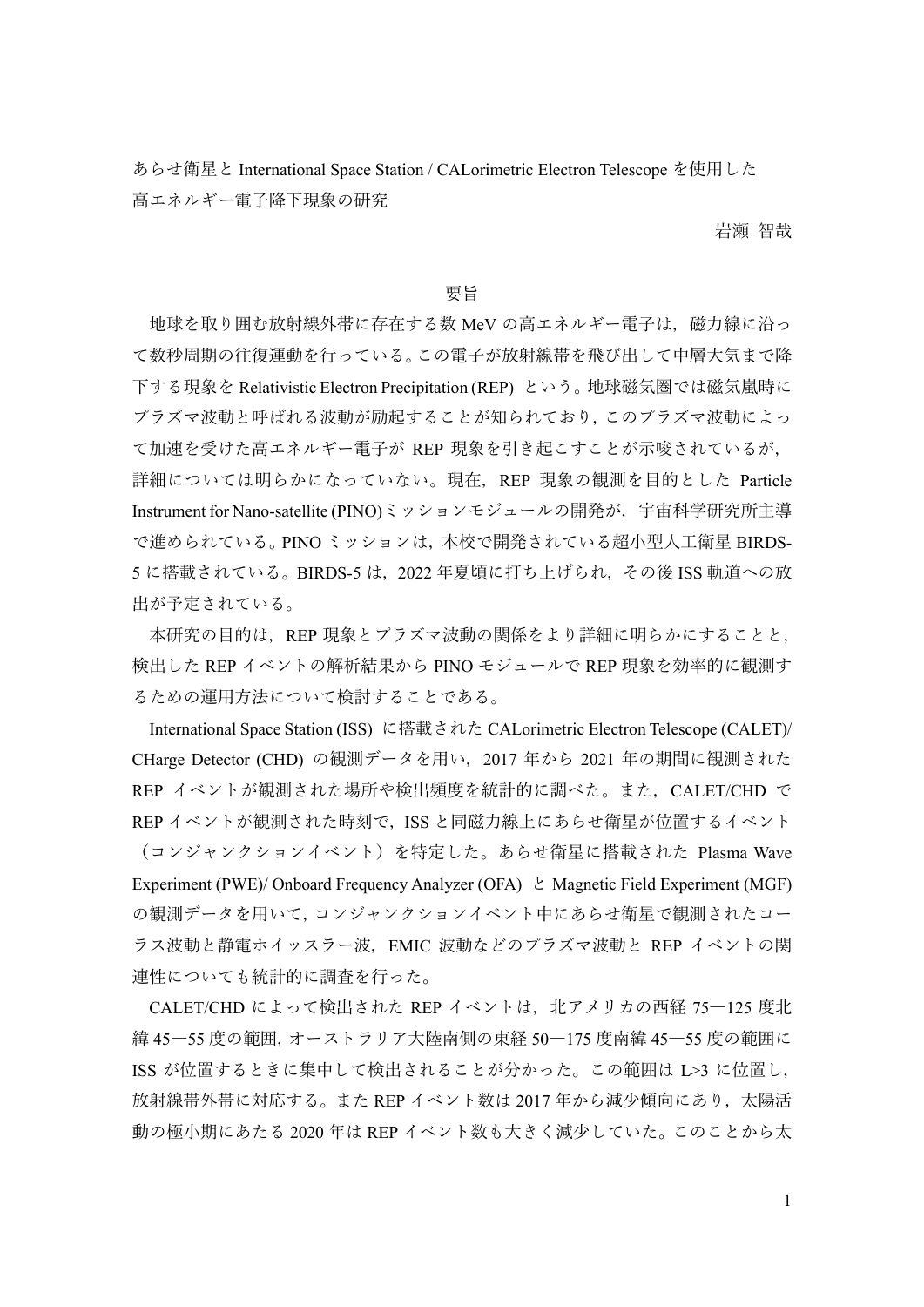陽活動に対応して REP イベント数は変化しているといえる。コンジャンクションイベ ント下で検出された 31 例の REP イベントで,数 kHz の周波数を持つホイッスラーモー ド波動や数 Hz の周波数を持つ EMIC 波動が観測されたことから,REP 現象が引き起こ される原因としてプラズマ波動が関与していることは十分明らかであると言える。この ことは、太陽活動周期によって REP イベントの総数が変化していることからも信頼性 は高い。

以上の解析結果より,2022 年に ISS と同軌道へ放出され高エネルギー電子の観測を 行う PINO は, L>3 の範囲にあたる北アメリカ大陸やオーストラリア大陸南側の南極海 付近を飛行する際に運用を行うことでより多くのREPイベントが観測できるといえる。 また REP イベントの総数は太陽活動周期に対応していると考えられるため, 太陽活動 が増大する 2022 年から数年間は多くの REP イベントの観測が期待できる。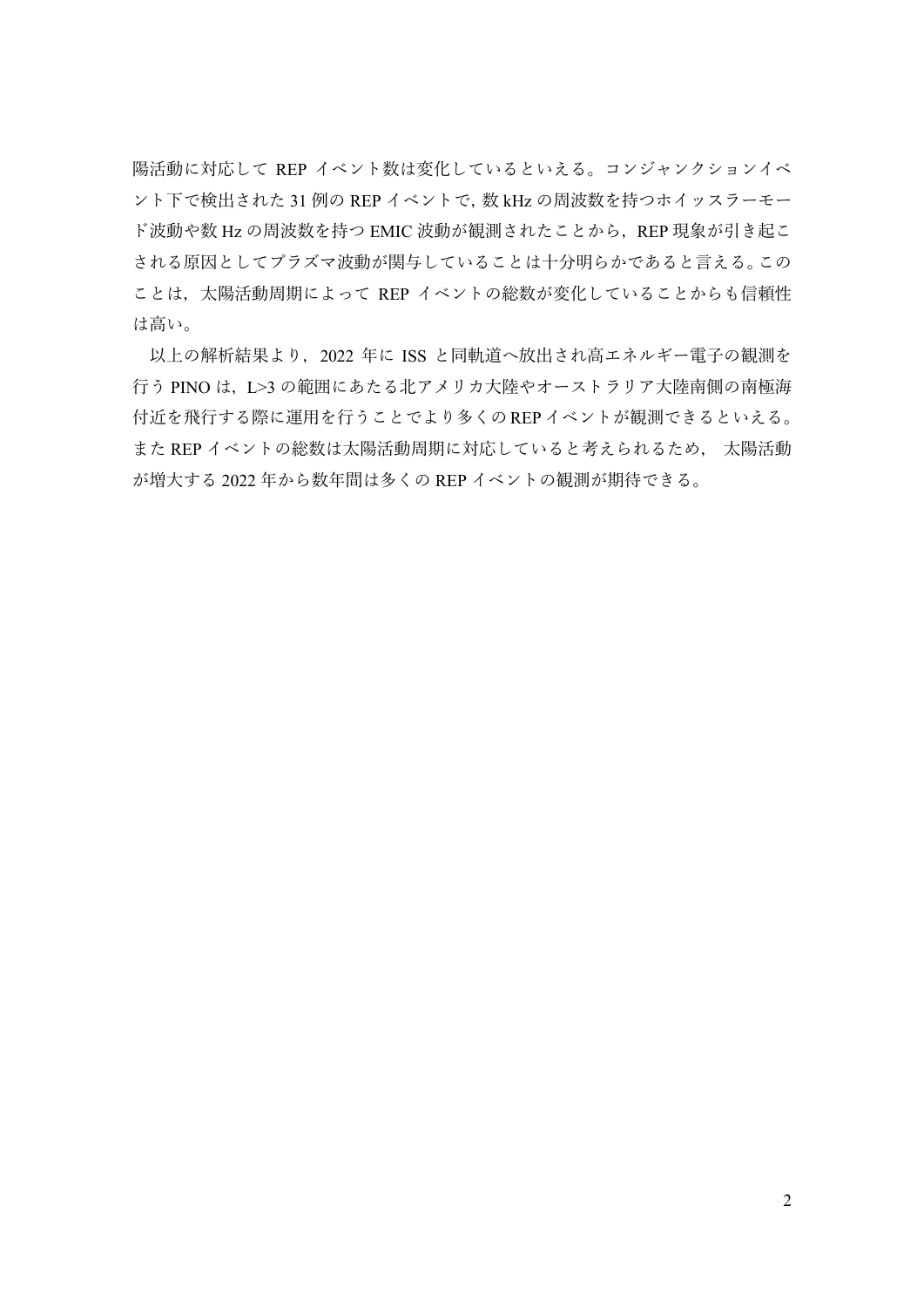Research of the Relativistic Electron Precipitation events

using CALorimetric Electron Telescope at International Space Station and ARASE satellite

Iwase Tomoya

## Abstract

Energetic electrons with energies up to a few MeV in the outer radiation belt bounce along geomagnetic field lines. Relativistic Electron Precipitation (REP) is a phenomenon, in which the MeV electrons in the outer radiation belt lost into the middle atmosphere. Previous studies suggest plasma waves accelerate the energetic electrons in the radiation belt and cause REP event during magnetic storms. However, the relationship between plasma waves and REP events have not been clarified in detail. Institute of Space and Astronautical Science (ISAS) develop the Particle Instrument for Nano-satellite (PINO) aboard CubeSat BIRDS-5 to observe REP phenomena. BIRDS-5 will be launched into the International Space Station (ISS) orbit in the summer of 2022. The purpose of this study is to clarify the relationship between REP phenomena and plasma waves in more detail and to examine efficient operation methods to observe REP phenomena with the PINO module based on the statistical analysis of REP events using CALorimetric Electron Telescope (CALET) at ISS.

We identified REP events from data observed by CALET /CHD aboard ISS in the period from March 2017 to December 2021 and statistically investigated observed locations and occurrence rate. We detected the conjunction events, in which ISS and the Arase satellite were located at points along the almost same geomagnetic field lines. We also statically studied the relationship between REP events and plasma waves, using the electric field and the magnetic field data observed by Plasma Wave Experiment (PWE)/ Onboard Frequency Analyzer (OFA) and Magnetic Field Experiment (MGF) aboard the Arase satellite.

REP events detected by CALET/CHD were concentrated in the region at 75-125°W and 45-55°N in North America and 50-175°E and 45-55°S in the south side of Australia. These regions correspond to L>3 and the outer radiation belt. The number of REP events was tending to decrease from 2017 and the number of REP events also decrease significantly in 2020, in which the solar activity is at a minimum. This result indicates that the number of REP events depends on the solar activity. In 31 REP events out of the conjunction events, we found that the Arase satellite could detect whistler mode waves and EMIC waves which have a few kHz and a few Hz frequencies, respectively. This result indicates that the plasma waves in the magnetosphere can clearly cause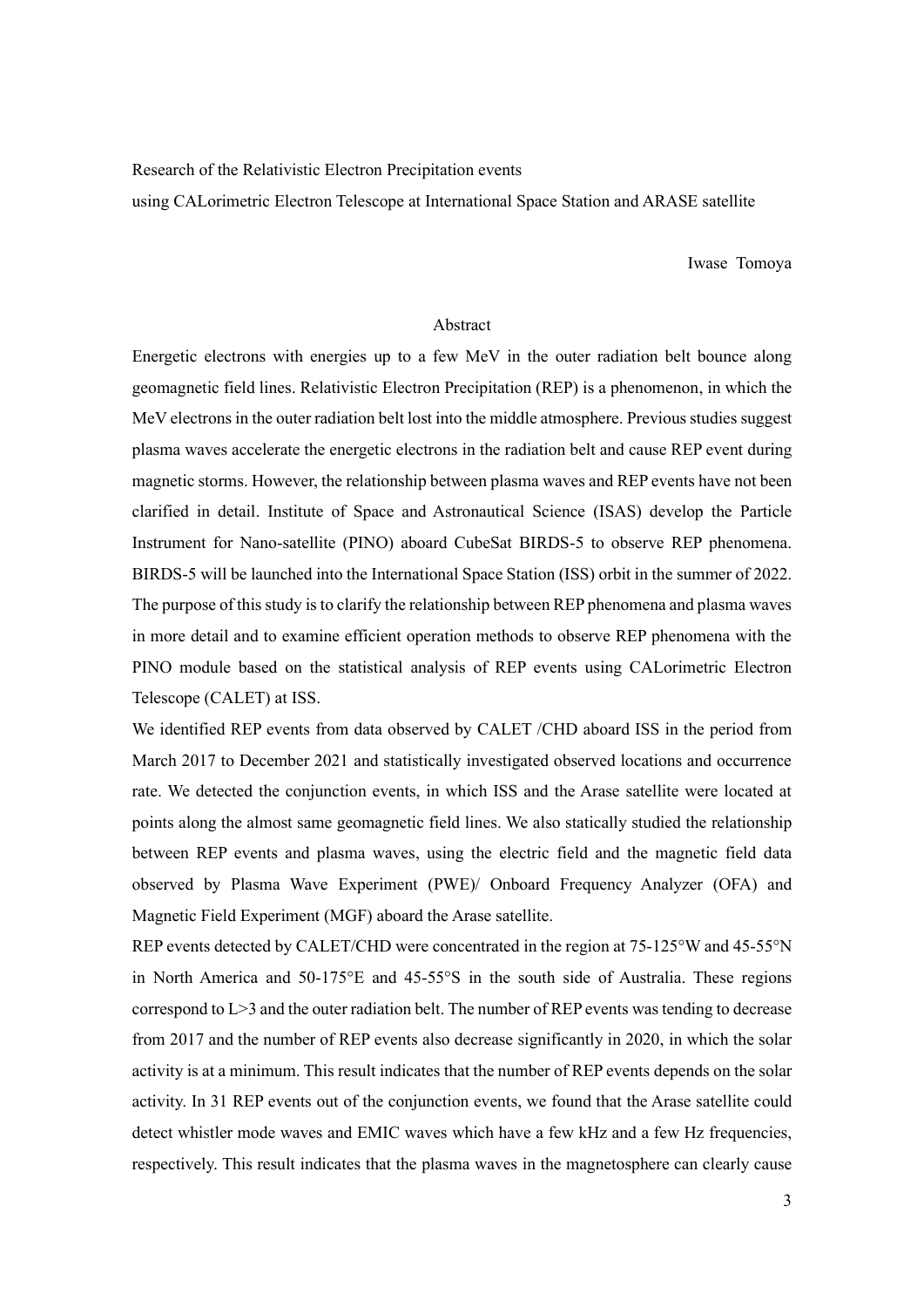the REP event. The solar cycle dependence of the REP events numbers may also support the indication.

Therefore, PINO will be able to observe more REP events when it is operated above the North America and the Antarctic Ocean in the south side of the Australia at L>3. In addition, we found that the total number of REP events depends on the solar activity. From this result, we suspect that many REP events will be observed by PINO in several years after 2022 in which solar activity will increase.